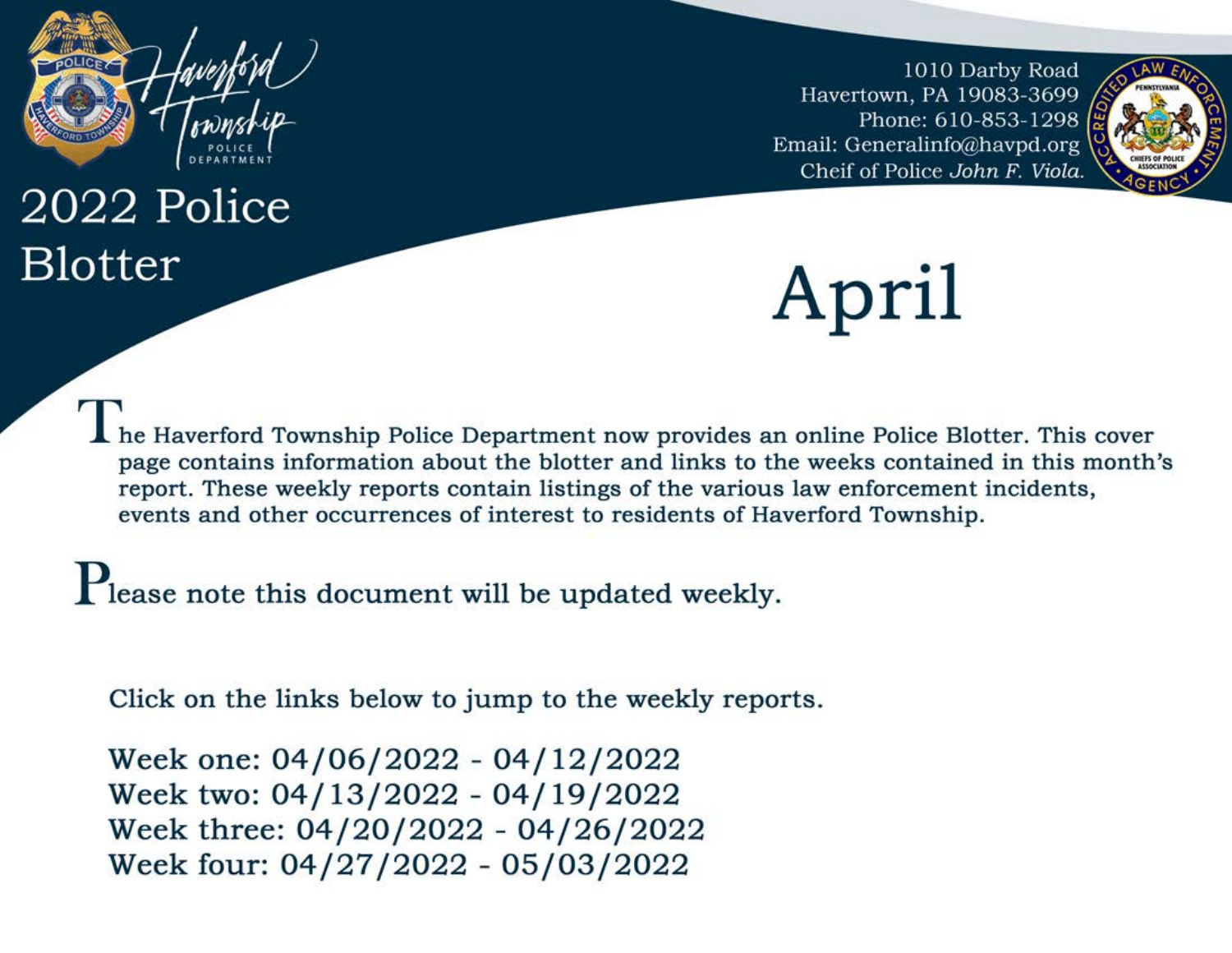DATE: 4/6/2022 – 4/12/2022

TO: HAVERFORD TOWNSHIP COMMISSIONERS

FROM: JOHN F. VIOLA, CHIEF OF POLICE

# **Citation**

Moving: 26 Warnings: 41 Non-Traffic: 2 Parking: 180

#### **ARRESTS:**

**37-year-old male**, unit block of Lagoon Drive East, Toms River NJ **CHGS**: Aggravated assault, Strangulation, terroristic threats, simple assault, recklessly endangering another person, false imprisonment and harassment **LOC**: unit block of W. Mercer Avenue **Date**: 4/7 @ 1008 hours

**21-year-old male**, Homeless **CHGS**: Possession of drug paraphernalia **LOC**: Lowe's (100 block of W. Township Line Road) **Date**: 4/8 @ 1215 hours

**53-year-old male**, Homeless **CHGS**: Possession of drug paraphernalia **LOC**: Lowe's (100 block of W. Township Line Road) **Date**: 4/8 @ 1215 hours

**30-year-old male**, 400 block of Becker Avenue, Wilmington DE **CHGS**: Possession of marijuana and drug paraphernalia **LOC**: 100 block of Warrior Avenue **Date**: 4/12 @ 1852 hours

#### **INCIDENTS:**

**Theft** at the 100 block of Strathmore Road on 4/6 @ 1437 hours – Victim reported that he listed an item for sale through Marketplace. The buyer paid for the items with fake money.

**Fraud** at the 100 block of E. Eagle Road on 4/6 @ 1038 hours – Victim reported that a check was altered and cashed after it was mailed.

**Fraud** at the 200 block of W. Hathaway Lane on 4/6 @ 1834 hours – An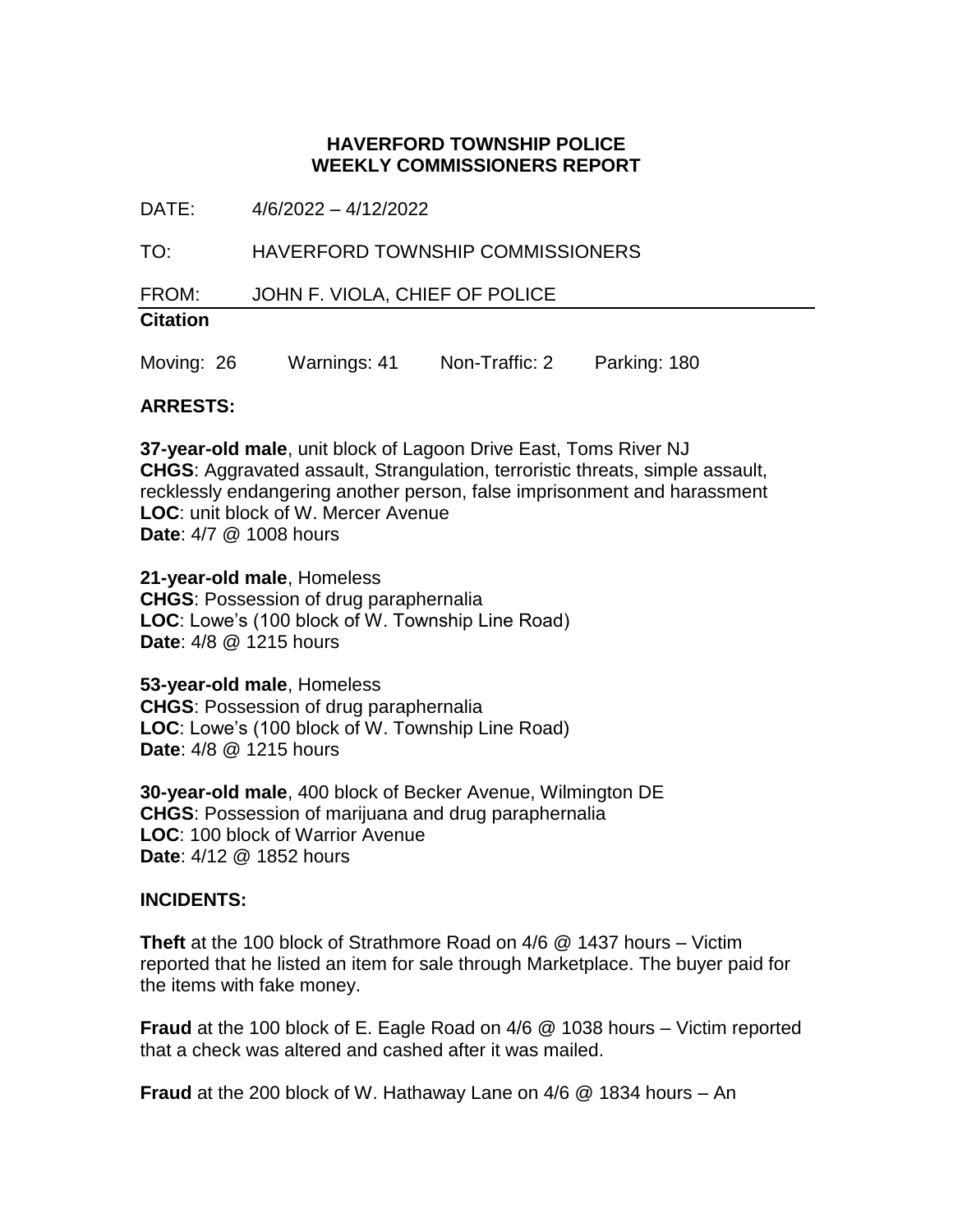unknown person used the victim's identity to open a checking account.

**Fraud** at the unit block of Rodman Avenue on 4/6 @ 1800 hours – Victim reported that a check was altered and cashed after it was mailed.

**Identity Theft** at the unit block of Hastings Avenue on 4/6 @ 1315 hours – Someone used the victim's identity to file for unemployment benefits.

**Theft** at Lowe's (100 block of W. Township Line Road) on 4/7 @ 2057 hours – Victim reported that her purse was stolen from her shopping cart. An employee located her purse in the parking lot. Credit cards and identification were scattered nearby. The victims key lanyard is missing.

**Vandalism** at the 700 block of Aubrey Avenue on 4/7 @ 0840 hours – Vehicle tire was slashed.

**Theft** at the 200 block of Brentwood Road on 4/8 @ 1402 hours – Victim reported approximately \$10,000 worth of jewelry missing from her residence.

**Retail Theft** at Rite Aid (1300 block of West Chester Pike) on 4/8 @ 1614 hours – An unknown male stole an unknown amount of merchandise.

**Fraud** at the 600 block of Grand Avenue on 4/8 @ 0553 hours – Victim reported that a check was altered and cashed after it was mailed.

**Fraud** at the 2100 block of County Line Road on 4/8 @ 1215 hours – Two checks were altered and cashed after they were mailed.

**Theft** at the 200 block of Pembroke Road on 4/9 @ 1612 hours – Catalytic converter was stolen.

**Fraud** at the 300 block of Francis Drive on 4/9 @ 1827 hours – Victim reported multiple unauthorized withdraws made from her checking account.

**Disorderly Conduct** at Panera Bread (100 block of W. Township Line Road) on 4/9 @ 0248 hours – 23-year-old male, 1000 block of Morgan Avenue, Drexel Hill was cited for disorderly conduct.

**Retail Theft** at Lowe's (100 block of W. Township Line Road) on 4/10 @ 1420 hours – Two spools of wire were stolen.

**Criminal Mischief** at the 100 block of Turnbull Avenue on 4/10 @ 1201 hours – Vehicle was keyed and tire punctured.

**Theft** at the Quadrangle (3300 block of Darby Road) on 4/11 @ 1243 hours – Victim reported that a phone charger and \$50.00 was removed from her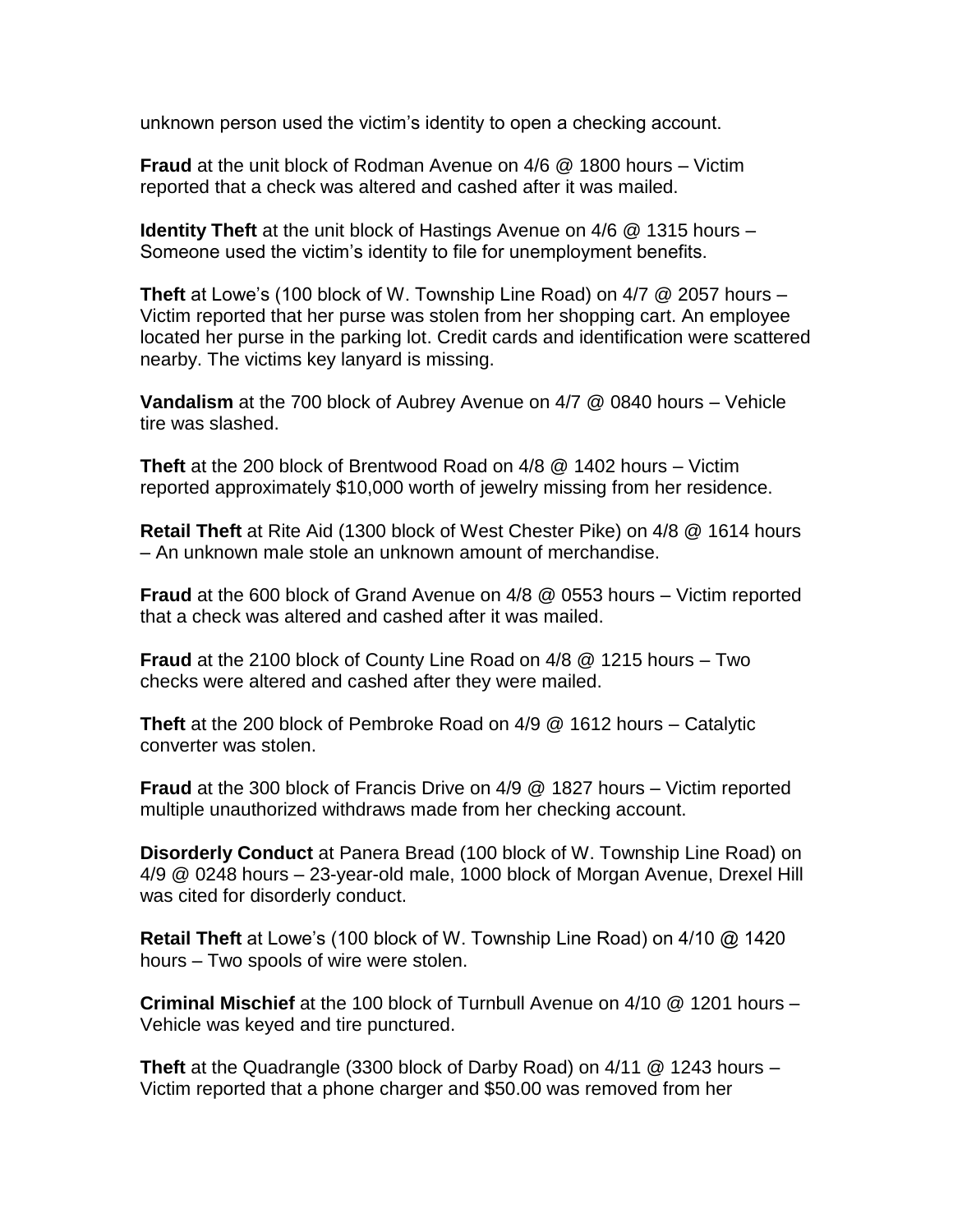nightstand.

**Identity Theft** at the 100 block of Wilson Avenue on 4/11 @ 1545 hours – Someone used the victims identity to open a credit card account.

**Identity Theft** at the 400 block of Virginia Avenue on 4/12 @ 0845 hours - Victim reported that someone used his identity to file for unemployment benefits.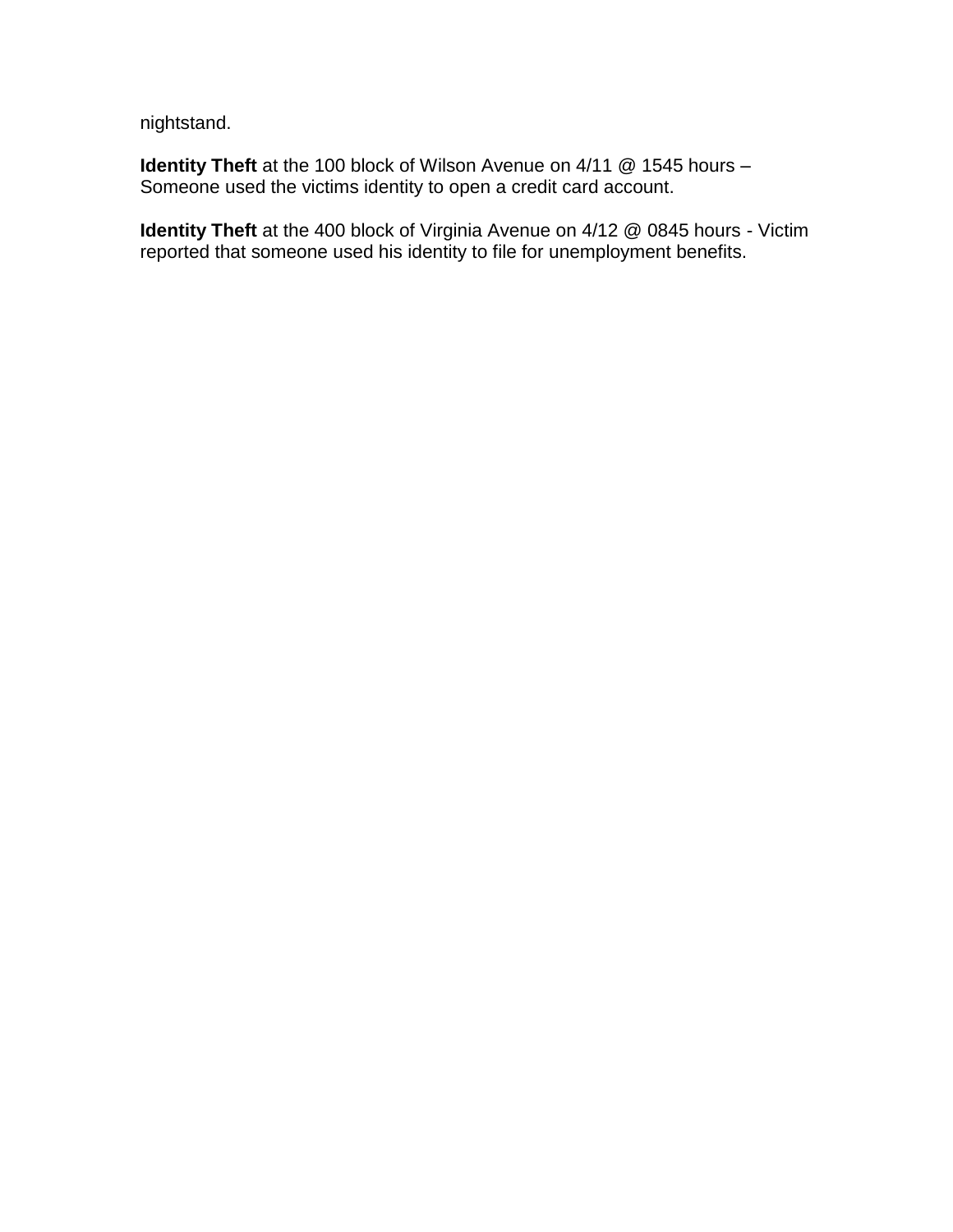DATE: 4/13/2022 – 4/19/2022

TO: HAVERFORD TOWNSHIP COMMISSIONERS

FROM: JOHN F. VIOLA, CHIEF OF POLICE

# **Citation**

Moving: 53 Warnings: 44 Non-Traffic: 2 Parking: 68

#### **ARRESTS:**

**31-year-old male**, unit block of Albermarle Avenue, Lansdowne **CHGS**: Accidents involving injury, reckless driving, fail to yield to pedestrian, disregard traffic signal, traffic signal steady red, aggravated assault by vehicle, failure to use safety belt, suspended driver's license, recklessly endangering another person and possession of marijuana **LOC**: West Chester Pike and Glendale Road **Date**: 4/6 @ 1821 hours

#### **INCIDENTS:**

**Fraud** at the unit block of E. Mercer Avenue on 4/13 @ 0937 hours – Victim reported that a check was altered and cashed after it was mailed.

**Vandalism** at St. Coleman John Neumann (300 block of Highland Lane) on 4/13 @ 1510 hours – Field was turfed.

**Fraud** at the 200 block of Pickwick Road on 4/14 @ 1855 hours – Victim reported that a check was altered and cashed after it was mailed.

**Fraud** at the 1400 block of Norman Road on 4/14 @ 1333 hours – Victim reported that someone purchased \$300.00 worth of Google Play and other various Apps with his debit card without his permission or knowledge.

**Retail** Theft at Wawa (1000 block of Darby Road) on 4/15 @ 0301 hours – An unknown male stole \$417.01 worth of cigarettes.

**Bicycle Theft** at the 200 block of Golf View Road on 4/15 @ 0941 hours.

**Motor Vehicle** Theft at the 100 block of Cedarbrook Road on 4/15 @ 0716 hours.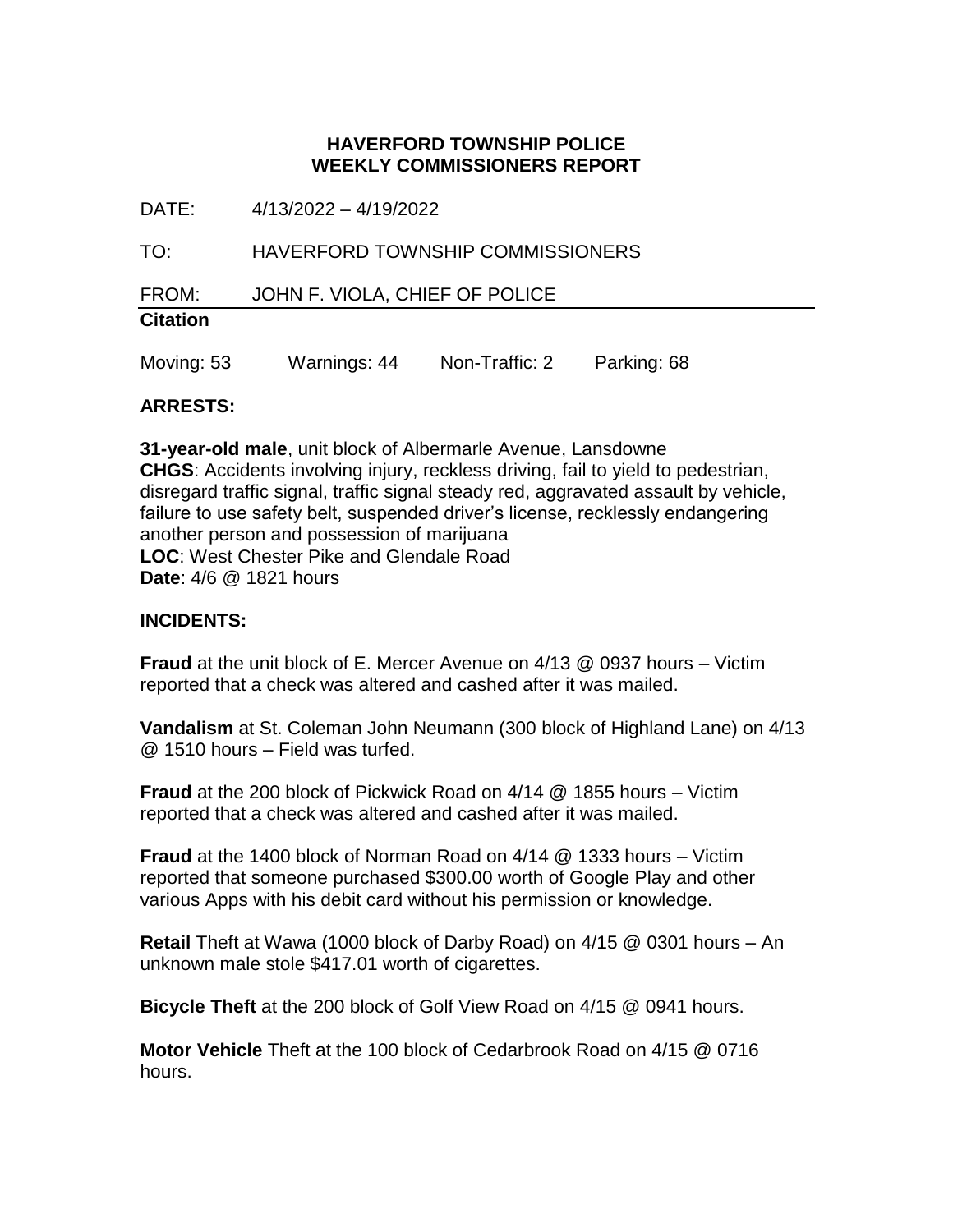**Vandalism** at the 2700 block of Chestnut Avenue on 4/15 @ 0602 hours – Rocks were thrown through two windows causing them to break.

**Retail Theft** at Kohl's (200 block of West Chester Pike) on 4/16 @ 1402 hours – Five unknown males stole \$500.00 worth of merchandise and fled the store.

**Retail Theft** at Acme (1300 block of West Chester Pike) on 4/16 @ 1456 hours – An unknown male stole \$333.80 worth of groceries. The subject discarded the food and fled in his vehicle when he was confronted.

**Identity Theft** at the 600 block of Paddock Road on 4/16 @ 1605 hours – Victim reported that someone opened a T-Mobile account using his identity. \$2,000.00 worth goods and services were charged to the account.

**Theft** at Jiffy Lube (unit block of Township Line Road) on 4/16 @ 1620 hours – An employee reported that a customer did not pay for brakes and rotor work that was ompleted.

**Vandalism** at the 800 block of Buck Lane on 4/16 @ 1432 hours – Someone threw a rock through a window causing it to shatter.

**Theft** at the 100 block of S. Eagle Road on 4/17 @ 1125 hours – Unlocked vehicle was entered – i-phone was stolen.

**Retail Theft** at Sunoco (400 block of E. Township Line Road) on 4/17 @ 0552 hours – Two unknown males stole approximately \$50.00 worth of Beef Jerky and chips.

**Fraud** at the unit block of Upland Road on 4/18 @ 1038 hours – Victim reported that two checks were altered and cashed after they were mailed.

**Identity Theft** at the 2400 block of Hirst Terrace on 4/18 @ 1255 hours – Victim's social security number was compromised and she did not receive approximately \$17,000 in social security payments.

**Theft** at Bryn Mawr Extended Care (900 block of Railroad Avenue) on 4/19 @ 1138 hours – The faculty supervisor reported that a resident had a large sum of money removed from her bank account without her knowledge.

**Criminal Mischief** at the unit block of Park Road on 4/19 @ 0717 hours – Victim reported that someone smashed her front driver side window and attempted to smash the windshield.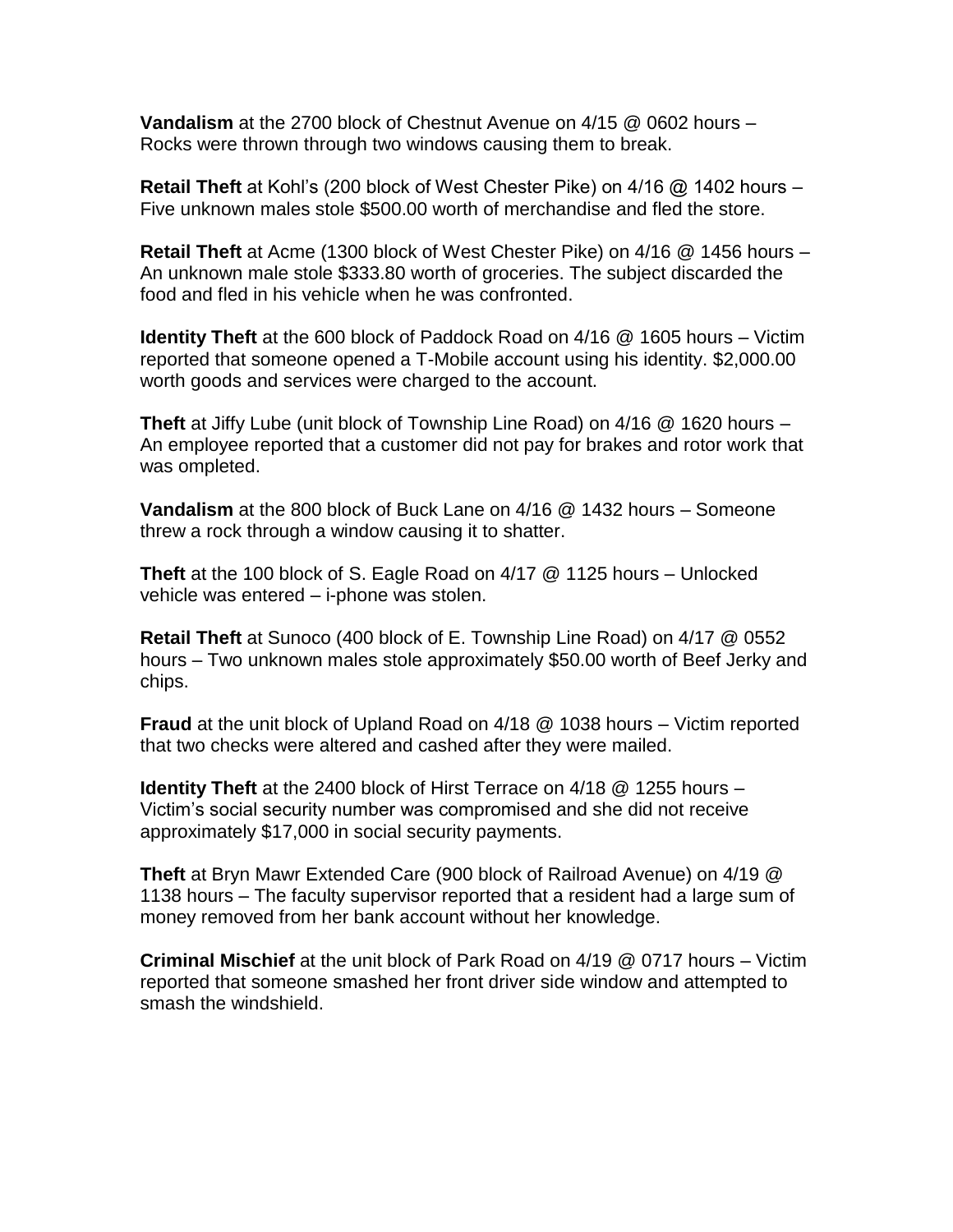DATE: 4/20/2022 – 4/26/2022

TO: HAVERFORD TOWNSHIP COMMISSIONERS

FROM: JOHN F. VIOLA, CHIEF OF POLICE

# **Citation**

Moving: 50 Warnings: 68 Non-Traffic: 5 Parking: 127

#### **ARRESTS:**

**36-year-old male**, 2100 block of Ann Street, Philadelphia **CHGS**: Retail theft, receiving stolen property, possession of a controlled substance and drug paraphernalia **LOC**: CVS (1100 block of West Chester Pike) **Date**: 4/21 @ 1630 hours

**68-year-old male**, 3400 block of Reach Street, Philadelphia **CHGS**: Retail theft, receiving stolen property and possession of drug paraphernalia **LOC**: CVS (1100 block of West Chester Pike) **Date**: 4/21 @ 1630 hours

**80-year-old female**, 700 block of Ardmore Avenue, Ardmore **CHGS**: Simple assault **LOC**: 700 block of Ardmore Avenue **Date**: 4/24 @ 1752 hours

#### **INCIDENTS:**

**Theft** at the unit block of Hannum Drive on 4/20 @ 1900 hours – Catalytic converter was stolen from a vehicle.

**Theft** at Giant (100 block of W. Township Line Road) on 4/20 @ 1700 hours – Victim reported that her purse was stolen while she was shopping. Her purse was later recovered on Lancaster Avenue. Her credit cards were missing and multiple unauthorized purchases were made totaling \$159.00.

**Identity Theft** at the 300 block of Harvest Lane on 4/20 @ 1221 hours – Victim reported that someone used his identity to open a credit card account.

**Fraud** at the 1100 block of Bon Air Road on 4/21 @ 0847 hours – Victim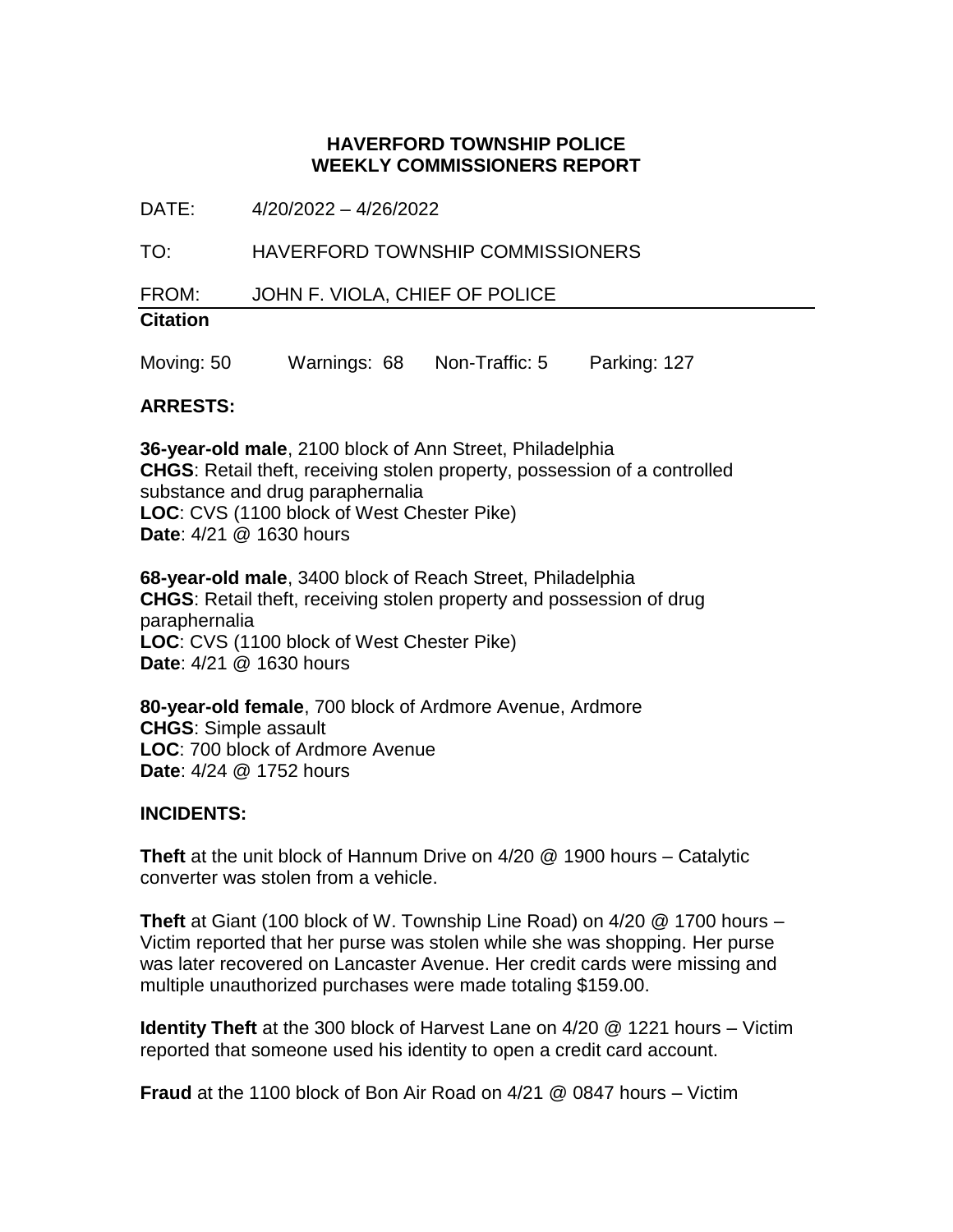reported a check was altered after it was mailed. The bank did not cash the cash.

**Theft** at 7-11 (100 block of Eagle Road on 4/22 @ 0248 hours – Two unknown males stole lottery tickets and cigarettes.

**Fraud** at the unit block of Garlor Drive on 4/23 @ 1011 hours – Victim reported that a check was altered and cashed after it was mailed.

**Identity Theft** at the 200 block of Stanley Avenue on 4/23 @ 1513 hours – Someone used the victim's identity to open an AT&T account.

**Theft** at the unit block of S. Eagle Road on 4/24 @ 0121 hours – An employee reported that approximately \$1,600.00 was taken from the cash register.

**Criminal Mischief** at the 300 block of Virginia Avenue on 4/24 @ 0900 hours – Residence was egged.

**Public Drunkenness** at the unit block of Shelbourne Road on 4/24 @ 2259 hours – 25-year-old male, unit block of Maryland Avenue and 28-year-old male, unit block of Upland Road was cited for public drunkenness.

**Bicycle Theft** at Haverford Middle School (1700 block of Darby Road) on 4/25 @ 1520 hours.

**Vandalism** at Merry Place (600 block of Glendale Road) on 4/25 @ 0716 hours – Graffiti was discovered in the public restroom, bridge, retaining wall and the ground.

**Identity Theft** at the 1400 block of Burmont Road on 4/26 @ 1511 hours – Victim reported several bank accounts were opened using his identity.

**Fraud** at the 1600 block of Robinson Avenue on 4/26 @ 1524 hours- Several unauthorized purchases were made with the victim's credit cards.

**Fraud** at the 500 block of Darby Road on 4/26 @ 1730 hours – Victim reported that a check was altered and cashed after it was mailed.

**Identity Theft** at the 100 block of Signal Road on 4/26 @ 1857 hours – Victim reported that someone opened a bank account using his identity.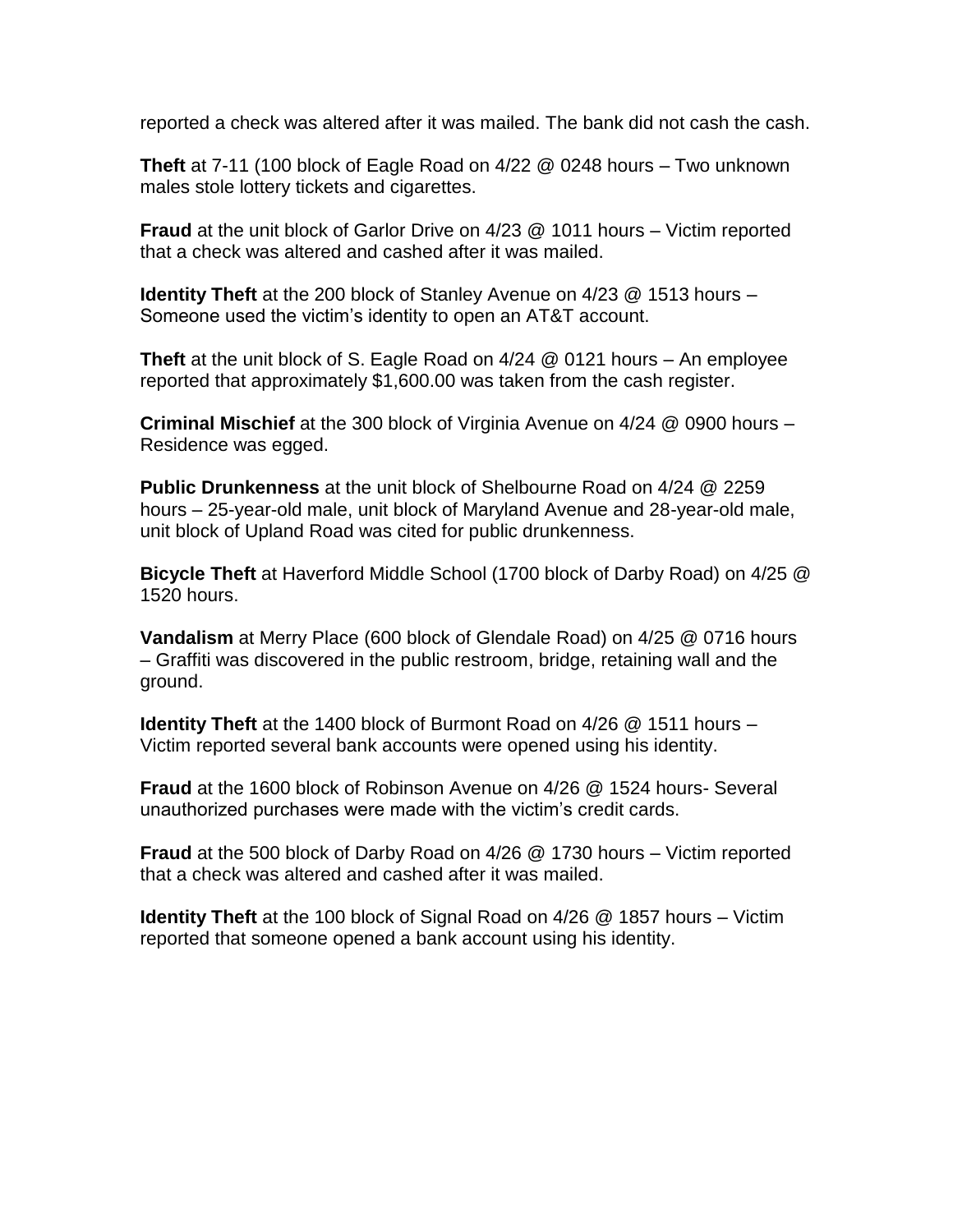DATE: 4/27/2022 – 5/3/2022

TO: HAVERFORD TOWNSHIP COMMISSIONERS

FROM: JOHN F. VIOLA, CHIEF OF POLICE

# **Citation**

Moving: 32 Warnings: 42 Non-Traffic: 1 Parking: 114

#### **ARRESTS:**

53-year-old male, 5800 block of N. 16<sup>th</sup> Street, Philadelphia **CHGS**: Warrant **LOC**: West Chester Pike and Glendale Road **Date**: 4/26 @ 1044 hours

**45-year-old male**, 100 block of Long Lane, Upper Darby **CHGS**: Indirect Criminal Contempt and possession of drug paraphernalia **LOC**: 1900 block of West Chester Pike **Date**: 4/28 @ 1314 hours

**34-year-old male**, 800 block of Aubrey Avenue, Ardmore **CHGS**: Aggravated assault, strangulation, recklessly endangering another person and harassment by physical contact **LOC**: 800 block of Aubrey Avenue **Date**: 5/3 @ 2200 hours

#### **INCIDENTS:**

**Bicycle Theft** at the 400 block of Allston Road on 4/27 @ 1600 hours.

**Fraud** at the 100 block of Juniper Road on 4/27 @ 1233 hours – Victim reported that a check was altered and cashed after it was mailed.

**Identity Theft** at the 100 block of Warrior Road on 4/27 @ 1502 hours – Victim reported that someone opened a bank account using his identity.

**Fraud** at the 300 block of Bewley Road on 4/27 @ 1635 hours – Victim reported that a check was altered and cashed.

**Fraud** at the 500 block of Twin Oaks Drive on 4/27 @ 1700 hours – Two unauthorized purchases were made with the victim's credit card.